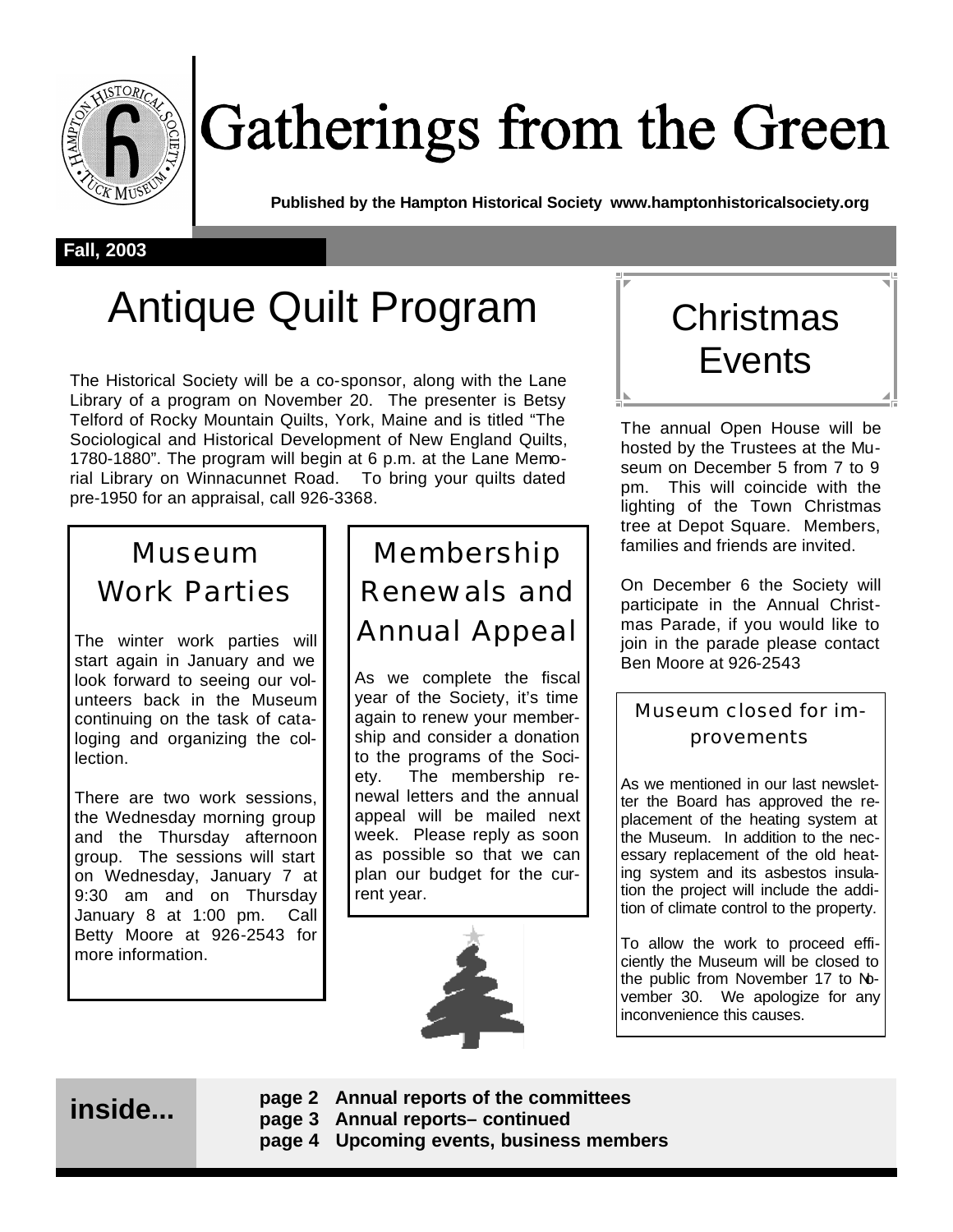### **Page 2**

## Annual Reports of Committees

#### **Report of the President**

It has been a pleasure to serve as President of the Society for the last two years and I thank my fellow Board members for their support during our term together. Most of the Board members will be standing for reelection but I want to especially thank Priscilla Caira and Paul Corbett, who are retiring from the board, for the time and energy they gave to the Society. There are many other members of the society who also volunteered their talents to the organization. Betty Moore, our Executive Director, has worked nearly full time at the Museum for many years, Bob Wallace has served as the Chair of the Building and Grounds committee in addition to being a host at the Museum almost every week, Bob Dennett, our treasurer, has faithfully served the Society for over 10 years. By no means is this an inclusive list but it indicates the level of support that the Society receives and needs to grow and prosper.

As I have mentioned in the past the HHS needs to work on several fronts to accomplish its mission. We operate the Museum, we organize programs for adults and children and we fundraise to support these activities.

Our programs this year included a presentation on Witchcraft, the Fishing industry in Hampton, Treasures from Grandfather Attic, a tour of the Pine Grove burial ground and the 365th anniversary celebration. Thanks to Elizabeth Aykroyd, David Goethel, Doug Ay kroyd, Betty Moore and the 365th committee for making those programs possible. We also hosted the April meeting of the Association of Historical Societies of NH. Susanne Falzone organized visits by Hampton school children in the spring and fall.

Our fundraising events this year were an antiques appraisal day in May, thanks to Sammi Moe who chaired this event, and our second annual Pig Roast in September. The Pig Roast was again very successful and a great time for all who attended. The thank you list for this event is too long to print here but a big thank you goes out to Co-Chairs Cathy Fletcher and Cliff Pratt, to MC Brian Warburton and to our DJ Yvonne Pappargeris. The music added a lot to the day.

We didn't forget the administration of the Society. The by-laws were revised and the changes were accepted by the membership. We are currently working on a Museum Assessment Program (MAP) focusing on our public image. Both of these tasks are under the leadership of Vice President Elizabeth Ay kroyd. We completed the earlier MAP task, which focused on a general overall assessment of how the Museum operated. We conducted a membership drive for local businesses and were happy with the results, Karin Jacobson and Priscilla Caira, Membership Co-Chairs, worked on membership development throughout the year. We also updated our web site:

www.hamptonhistoricalsociety.org, thanks to Rich Hureau for his continuing work on the site.

Lastly and perhaps most important to the long-term success of the Society, we began on the job of improving the buildings. A new heating and air conditioning system will be installed later this year and restrooms will be added to the ground floor. An interior ramp will also be added to assist our handicapped visitors on their tour. These improvements are the beginning of a master plan to add space to the facility for office, archives and workspace/storage and to make the entire site handicapped accessible. We will be sending out more nformation on the improvements over the winter.

Again thanks to all the volunteers who make the Society and Museum something we can be very proud of in our community.

Ben Moore President

#### **The Education Committee**

The education programs continue to be an important part of the society's mission throughout the year.

With tour visits by the Hampton Public schools 1st, 3rd and 8th grades and a traveling tour to the second graders at Center school the committee remains connected to the children of Hampton in helping them appreciate the rich history of their town.

We also have visits from boys and girl scouts and home school programs. We appreciate the opportunity to educate the youth of Hampton in hopes that they may carry on the many stories of Hampton's past.

**Coordinator**: Susanne Falzone **Volunteer teachers**: Betty Moore, Sammi Moe, and Janet Caylor

#### **Membership Committee Report**

The Hampton Historical Society presently has 390 members. This number is comprised of 23 Business Members, 23 Family Memberships which equals 54 members, 18 Individual Members, 237 Life Members, 18 Senior Members and 20 Senior Couple Memberships which equals 40 members. We welcomed 7 new Business Members, 5 new Individual Members, 1 new Senior Member, 6 new Family Memberships and 1 new Senior Couple to our Society during the 2002-2003 year.

A Welcome Reception for New Members was held on August 23, 2003. All new members were invited to a special "behind the scenes tour "of the Tuck Museum and the outlying buildings. Board Members were present, a short program about the history of the Tuck Museum was presented and refreshments were served. It was an educational and enjoyable time. This has become a regular event.

This year we also initiated a Business Membership Drive targeting the businesses of Hampton. The result was encouraging. Additionally, the HHS joined the Chamber of Commerce to meet and talk to owners of Hampton businesses. Hopefully, this will result in more interest from the business community.

The dues for 2003-2004 will be as follows: Individual- \$15, Student- \$10, Business - \$100, Life-Individual- \$250, Family-\$25, Senior Citizen 65+ - \$10, Senior Couple 65+- \$15.

Membership renewal forms will be mailed late November. Thanks to everyone for your prompt renewal last year.

Karin Jacobson & Priscilla Caira Membership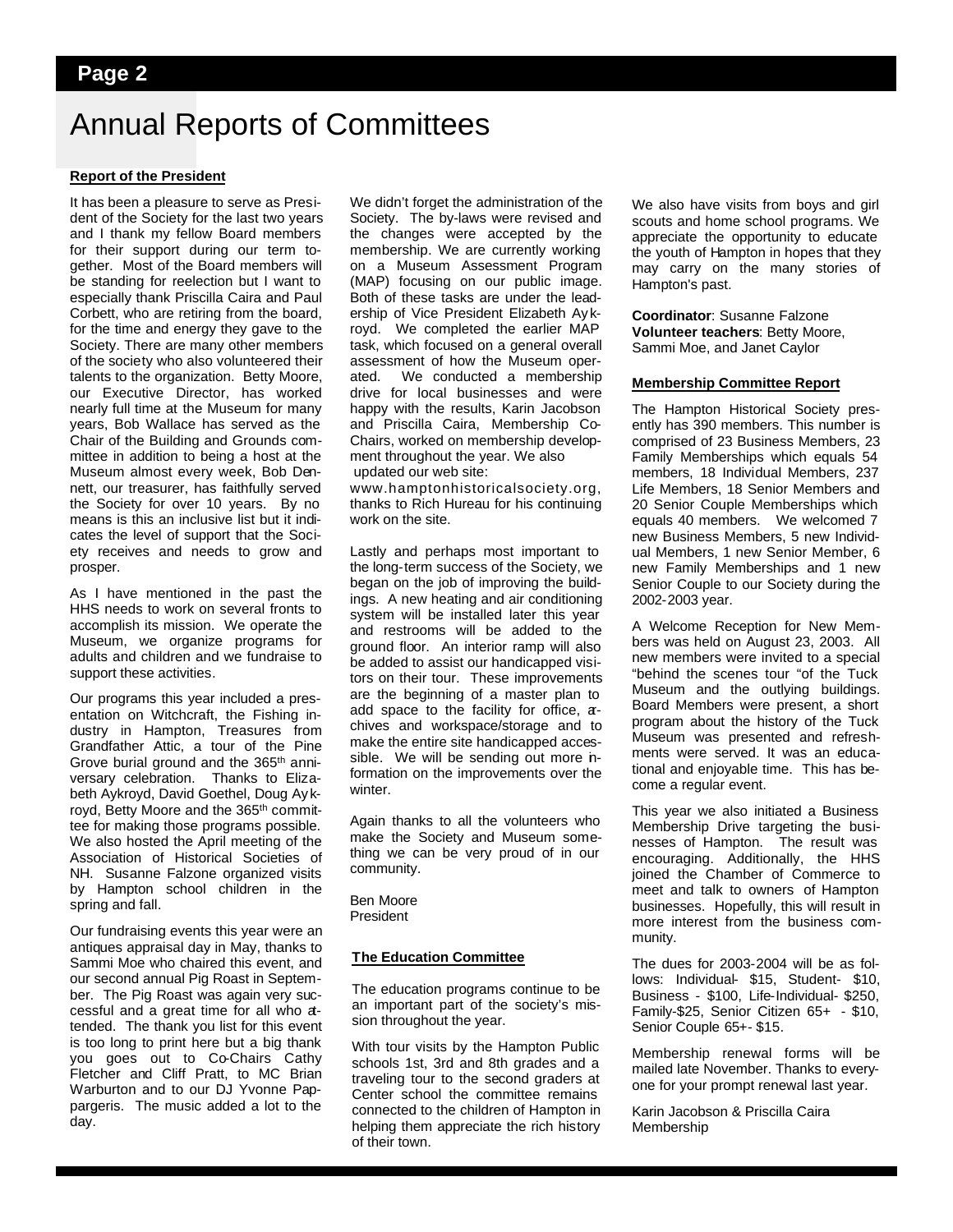## Annual Committee Reports (continued)

#### **Executive Director's Report 2002-2003**

As Executive Director, my duties include: supervising the Tuck Museum Committee, training, keeping track of volunteer hours, staffing the museum, and other projects the Board requests.

**Tuck Museum Committee** – This group is responsible for the overall care of the collection. It includes cataloguing new acquisitions, working on special collection projects, assisting in exhibit preparation, and museum housekeeping.

Thanks to the following members: Percy Annis, Jr., Elizabeth Aykroyd, Nancy Coes, Natalie Conner, Jean DeZarn, Catherine Fletcher, Paul Corbett, Linda Metcalf, Betty Moore, Ann & Don Morton, Ansell Palmer, Doris Sanders, Sparky Waltz, Bob Wallace, Eleanor Young.

Our decision last year to convert some our exhibit space to meeting space has worked out very well. Our work parties finally have enough room and good light to work on our "off-season" projects. We are able to comfortably host meetings of up to 40, and provide comfortable board meeting space. The rotation of the collection keeps the exhibits changing on a regular cycle and gives members and well as visitors a reason to visit the museum. We are working on finding aides to access the collection better, making more of the information available to visitors, and the expansion of our web site.

A copy machine donated to the museum in October will make our work much easier.

Dehumidifiers were purchased for the main museum and the fire museum to help with excess humidity in the summer. A disaster plan was completed and presented to the Board.

**Museum Services Committee** - We are now on our second year of being open year-round. We have found it to be very helpful to students and researchers. Our schedule has allowed the opportunity for more visitors.

 I would like to recognize the following volunteers that staff the museum: Percy Annis Jr., Elizabeth Aykroyd, Priscilla Caira, Ed & Janet Caylor, Paul Corbett, Bob Dennett, Catherine Fletcher, Karin

Jacobson, Russ Merrill, Linda Metcalf, Sammi Moe, Betty & Ben Moore, Virginia Taylor, Bob Wallace, Pat Triggs-Weeks, Eleanor Young,

**MAP I Assessment-** This year has been consumed with the MAP I Assessment, which was done last November. We have spent the year working on the recommendation that our reviewer, Vivian Zoe made to the organization.

**NH Records Project** - An assessment was completed in June. We have been modifying some of the ways we care for our manuscript collection. Recommendations from both this project and the

MAP I regarding the addition of climate control were acted on by the board as they have approved the addition of air conditioning in the future building expansion program.

I have spoken to the Monday Club, Association of Historical Societies of New Hampshire, and school groups. I have also helped with senior seminar projects, trained new volunteers, and assisted the various committees as necessary.

Betty Moore Executive Director

#### **HAMPTON HISTORICAL SOCIETY STATEMENT OF ACTIVITIES FYE October 31, 2003**

| <b>Revenues, Gains, Other Support</b><br>Dues<br>Donations<br>Musuem Gift Shop Sales<br>Fundraising<br>Interest and Investment<br>Greater Piscatagua/Paige Fund<br>Grants<br>Program and Other                                                                       | \$2,620<br>3,605<br>152<br>5,805<br>207<br>1,714<br>2,970<br>1,045    |
|----------------------------------------------------------------------------------------------------------------------------------------------------------------------------------------------------------------------------------------------------------------------|-----------------------------------------------------------------------|
| Total Revenues, Gains, Support                                                                                                                                                                                                                                       | 18,118                                                                |
| <b>Expenses and Losses</b><br>Tuck Museum Program<br><b>Buildings and Grounds</b><br><b>Publications and Newsletter</b><br><b>Public Programs</b><br>Education<br>Publicity<br>Membership<br>Grant expenses<br><b>Fundraising Expenses</b><br>Management and General | 591<br>5,148<br>561<br>100<br>63<br>493<br>238<br>2,319<br>618<br>637 |
| <b>Total Expenses and Losses</b>                                                                                                                                                                                                                                     | 10,768                                                                |
| <b>Change in Net Assets</b>                                                                                                                                                                                                                                          | 7,350                                                                 |
| Net Assets, Beginning of Year                                                                                                                                                                                                                                        | 62,861                                                                |
| <b>Net Assets, End of Year</b>                                                                                                                                                                                                                                       | \$70,211                                                              |

#### **MISSION**

The mission of this organization shall be to promote and honor the history and heritage of the town of Hampton, New Hampshire and its founders and inhabitants; and to preserve such history for future generations.